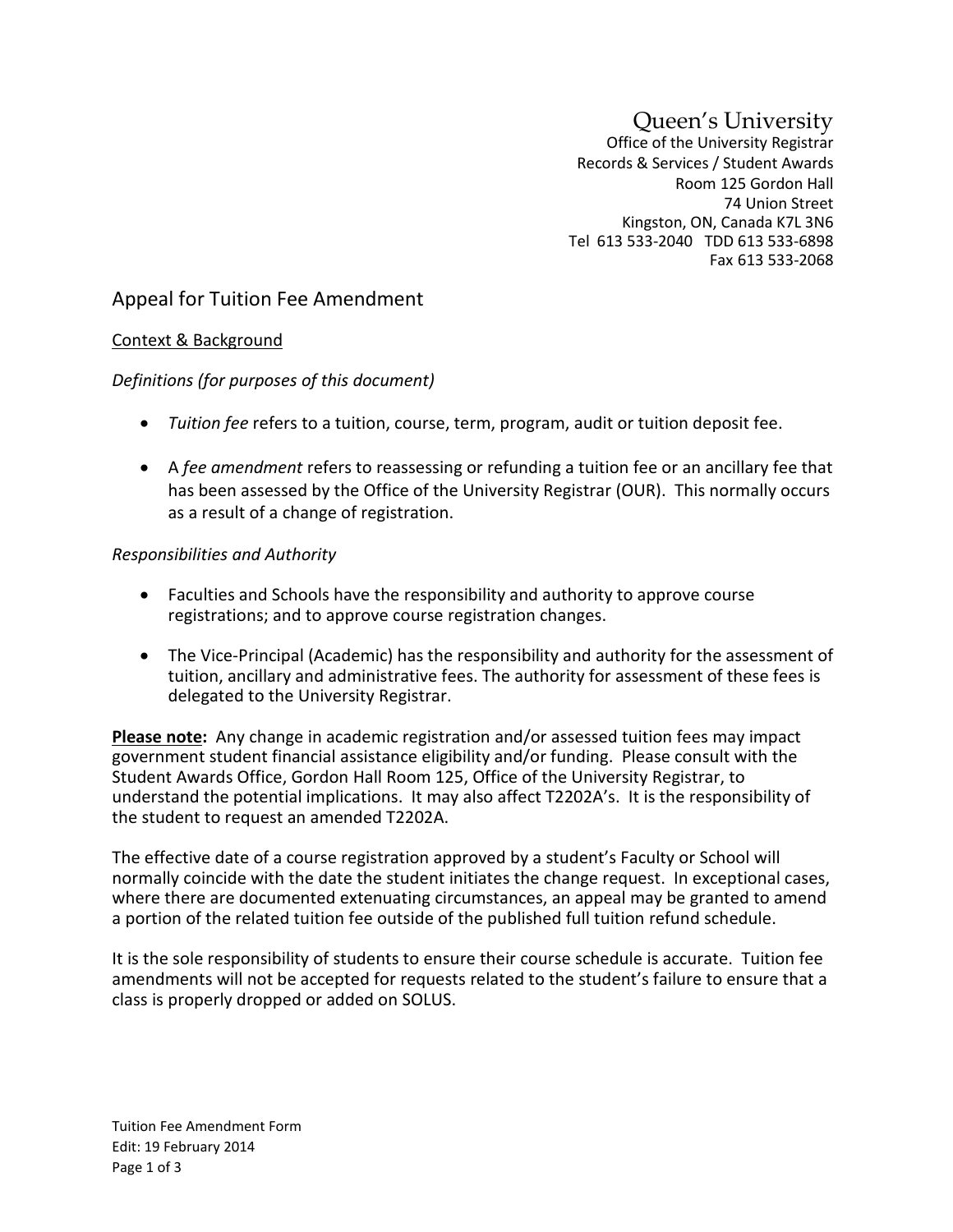The following outlines the circumstances under which requests for fee amendments for undergraduate students may be approved:

- The student did not receive the academic service or delivery for which the fee was assessed. This may result from:
	- Something out of the student's control occurs during a term and this prevents the student from attending and completing studies during the term, after the published course change and refund deadline, and there is evidence (e.g., **written documentation**) that the student was not able to attend class. For example, cases where family emergencies or health reasons force a student to withdraw during an academic session.
	- $\triangleright$  Written documentation must be included with appeals. Examples of written documentation include, but are not limited to:
		- A letter from a health care provider outlining circumstances
		- **A note from the instructor of each class being appealed, and detailing the last date of class attendance / participation**

It remains the responsibility of students to familiarize themselves with fee policies, procedures, deadlines and rates.

| Please complete the following information: |                               |
|--------------------------------------------|-------------------------------|
|                                            |                               |
|                                            | NetID: ______________________ |
|                                            |                               |
| <b>Fee Amendment Appeal</b>                |                               |

\_\_\_\_\_\_\_\_\_\_\_\_\_\_\_\_\_\_\_\_\_\_\_\_\_\_\_\_\_\_\_\_\_\_\_\_\_\_\_\_\_\_\_\_\_\_\_\_\_\_\_\_\_\_\_\_\_\_\_\_\_\_\_\_\_\_\_\_\_

\_\_\_\_\_\_\_\_\_\_\_\_\_\_\_\_\_\_\_\_\_\_\_\_\_\_\_\_\_\_\_\_\_\_\_\_\_\_\_\_\_\_\_\_\_\_\_\_\_\_\_\_\_\_\_\_\_\_\_\_\_\_\_\_\_\_\_\_\_

\_\_\_\_\_\_\_\_\_\_\_\_\_\_\_\_\_\_\_\_\_\_\_\_\_\_\_\_\_\_\_\_\_\_\_\_\_\_\_\_\_\_\_\_\_\_\_\_\_\_\_\_\_\_\_\_\_\_\_\_\_\_\_\_\_\_\_\_\_

\_\_\_\_\_\_\_\_\_\_\_\_\_\_\_\_\_\_\_\_\_\_\_\_\_\_\_\_\_\_\_\_\_\_\_\_\_\_\_\_\_\_\_\_\_\_\_\_\_\_\_\_\_\_\_\_\_\_\_\_\_\_\_\_\_\_\_\_\_

\_\_\_\_\_\_\_\_\_\_\_\_\_\_\_\_\_\_\_\_\_\_\_\_\_\_\_\_\_\_\_\_\_\_\_\_\_\_\_\_\_\_\_\_\_\_\_\_\_\_\_\_\_\_\_\_\_\_\_\_\_\_\_\_\_\_\_\_\_

\_\_\_\_\_\_\_\_\_\_\_\_\_\_\_\_\_\_\_\_\_\_\_\_\_\_\_\_\_\_\_\_\_\_\_\_\_\_\_\_\_\_\_\_\_\_\_\_\_\_\_\_\_\_\_\_\_\_\_\_\_\_\_\_\_\_\_\_\_

Term, Course Number(s) and Date of Last Attendance in Class: